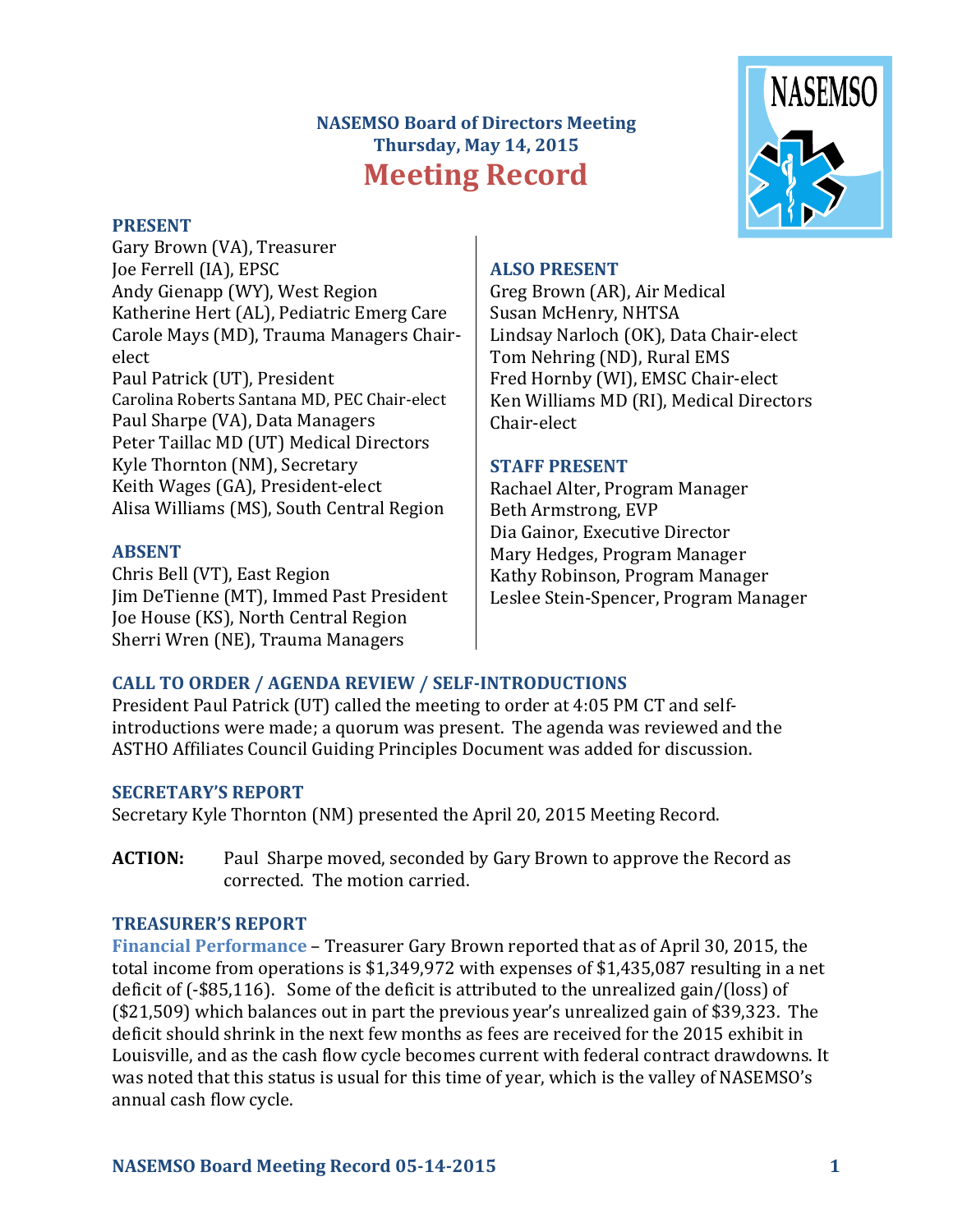**Program Committee Report –** Gary Brown reported that the Program Committee met this week to review 2015 Spring Meeting evaluations, noting high ratings for speakers, program content, location, and other aspects of the event. He indicated that the committee is currently exploring ways to increase participation in the evaluation process, perhaps tying it to availability of certificates of completion.

The Committee also addressed the 2016 Spring Meeting, which could occur in conjunction with the EMS Compass Blue Ribbon Summit in the DC area or its suburbs next April or early May. He indicated that the Program Committee recommends this decision. Following this event, the Committee will be looking into a rotation-type schedule for future.

ACTION: Gary Brown moved, seconded by Joe Ferrell approve this recommendation. The vote was unanimous and the motion carried.

The Fall Meeting program plans are in place for Louisville. The poster/abstract competition submission deadline is August 31. The business session will occur on Thursday and Friday will be reserved for "late-breaking" issues and presentations. He described an optional outing at Churchill Downs.

ACTION: Gary Brown moved, seconded by Katherine Hert to increase registration fees by \$10 for 2015's Fall Meeting. The vote was unanimous and the motion carried.

Brown stated that there are currently funds to support 10 peoples' travel to the Fall Meeting at \$1,066 each, or more people if applicants don't each need the full amount. Priority would be to support Board members for those who would not otherwise be able to attend the meeting, and then other members.

# **EXECUTIVE DIRECTOR'S REPORT**

- **NHTSA Chief Counsel Interpretation Request -** Dia Gainor reminded that in 2011, NASEMSO sent a letter requesting interpretation of Federal Motor Vehicle Safety Standards relevant to EMS. A response was not received, and Dia recently re-sent it.
- **CAP 1** we await paperwork to undertake Year 5 activity. A week ago we submitted a revised document detailing tasks and deadlines, along with the budget.
- **CAP 5**  site visits have begun to collect evaluation data on the pediatric toolkit.
- **CAP 6**  a big stakeholders meeting occurred in conjunction wit hteh Spring Meeting in San Antonio. The MOU for state sign-on has been drafted. A data definitions work group draft has been submitted to NHTSA earlier this month.
- **CAP 7**  the call for suggested measures has received high interest, with 45 already submitted as of this morning. A webinar earlier this week included 200 participants including 5 international registrants.
- **CAP X** Rachael shared that the draft documents to implement evidence based guidelines has been circulated. WY, AZ and TN have rolled out training.
- **Pending Project Considerations**  Dia shared that staff has been working on various funding applications.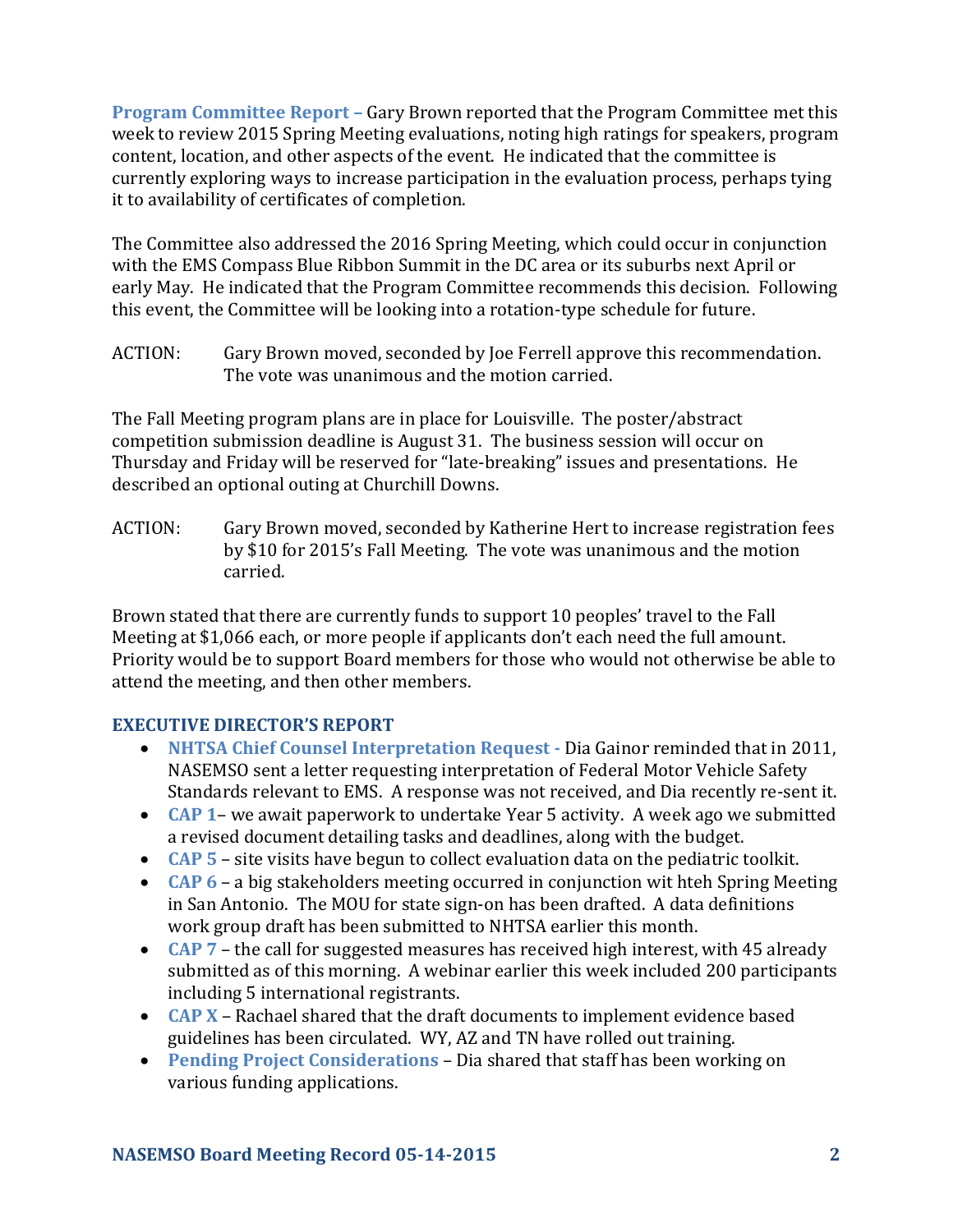- $\circ$  An EMS health IT project that may be awarded by ONCHIT to define the electronic equivalent of the "short form" that EMS personnel might leave on paper at an ED and conversely the data that a hospital (presumably ED) would provide back to the EMS agency.
- o A small grant that may be available from NIST to summarize the various ambulance design and ambulance testing resources that have been released in recent past and package the information in an electronic interactive format.
- $\circ$  A cooperative agreement application opportunity that may be announced in the near future related to EMS personnel fatigue.
- o A subcontract from ASTHO to work on ASPR-driven interests related to EMS rules and transport agency designation for patients with confirmed or suspected of serious infectious diseases.
- $\circ$  A 2<sup>nd</sup> generation strategy building on the EMS Preparedness Improvement Strategy goals.
- o A cooperative agreement specific to state EMS office and tribal EMS relationships and promising practices.
- **CDC Injury Prevention Center**  This week, Dia participated in a one on one interview performed by a Public Health Policy Analyst in the Office of Policy and Partnerships of the CDC National Center for Injury Prevention and Control (NCIPC) on "Strategic Partner Engagement". Dia provided input centering on EMS' role as the public health prevention safety net and list past and future opportunities for involvement, noting that engagement by the CDC NCIPC has been negligible in the last four years. When asked what an appropriate next step might be, a meeting of all EMS centric national associations and federal partners with NCIPC was recommended as a means to brainstorm problem statements, research ideas, and priority initiatives related to post incident care.

#### **PRESIDENTS REPORT**

- **ASMI-NASEMSO 2016-2021 Management Agreement**  Paul Patrick and Gary Brown visited headquarters recently and negotiated the agreement renewal, going through it in great detail with Beth Armstrong. It has been executed.
- **Clarification of Board Membership**  President Patrick reminded the Board that the officers, the key representatives of the regions and the chairs of the councils are the voting members on the Board.
- **Election of Member-at-Large to Executive Committee** Keith Wages indicated that he has received nominations from two people interested in serving, Alysa Williams and Andy Gienapp. Voting Board members will cast their ballots electronically.

# **NASEMSO LIAISON REPORTS**

 **NHTSA** – Susan McHenry expressed appreciation on NASEMSO work on the NEMSIS revision cycle. The Highway Trust Fund authorization expires the end of this month; they expect another short-term extension, and a major reauthorization and six-year extension is in discussion. They are moving a number of procurements including CAP1; one of the main issues is that the last two years have been late in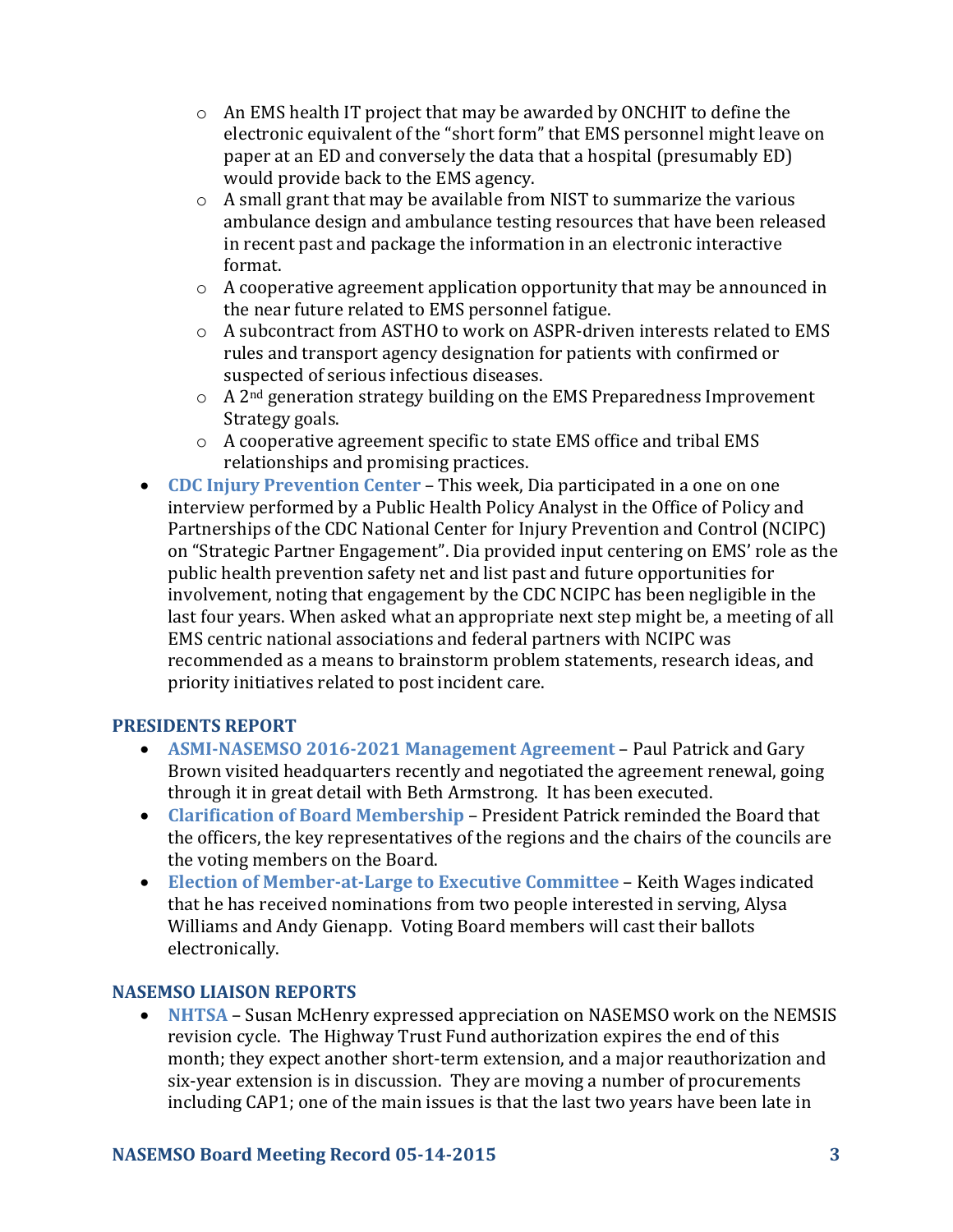getting awarded. She doesn't know whether the contracts office will therefore be able to get it awarded this month. She expressed appreciation for NASEMSO planning its 2016 Spring Meeting in the DC area.

### **ACTION ITEMS**

- **AAP Request for Comments on "Transitions of Care for Children in the ED"** Mary Hedges presented suggested NASEMSO comments gathered from the Pediatric Emergency Care Council and Medical Directors Council.
- ACTION: Peter Taillac moved, seconded by Gary Brown to approve the comments as presented. The motion carried by unanimous vote and Mary will submit them to AAP.
	- **NASEMSO Application for National Quality Forum Membership –** Dia summarized that NASEMSO must join NQF in order for the EMS Performance Measures Compass project to succeed**.**
	- **ASTHO and Affiliated Organizations Guiding Principles**  Paul presented the drafted updates. Dia noted that the biggest change involved cooperating on funding proposals.
- ACTION: Peter Taillac moved, seconded by Jim DeTienne for NASEMSO to reaffirm the ASTHO Guiding Principles. The motion carried by unanimous vote.

#### **DISCUSSION ITEMS**

#### **Regional Reports**

- **East** (no report)
- **West** Andy Gienapp said that the Rural EMS Conference went well last week.
- **North Central** (no report)
- **South Central** Alisa Williams (MS) reminded the group that the region will meet in Memphis next month thanks to efforts of Donna Tidwell to organize it.

# **Council Highlights**

- **Data Managers** Paul Sharpe noted the council has not met since San Antonio; they await official word on the ruling on major versus minor revisions and adjustments to timelines and deadlines. The council recommends that medical device and CAD products be dropped from the compliance requirements. NEMSIS steering committee had a couple of positive events; recommendation that vendor list on NEMSIS website be updated as to who is making progress. This was well received when completed. Also, some requirements that were a barrier for some states to seek V3 compliance were relaxed.
- **Education & Professional Standards** Joe Ferrell shared that their council will meet next month; they are drafting a white paper on competency assessment. System implementation survey will assess states' clinical and field concerns.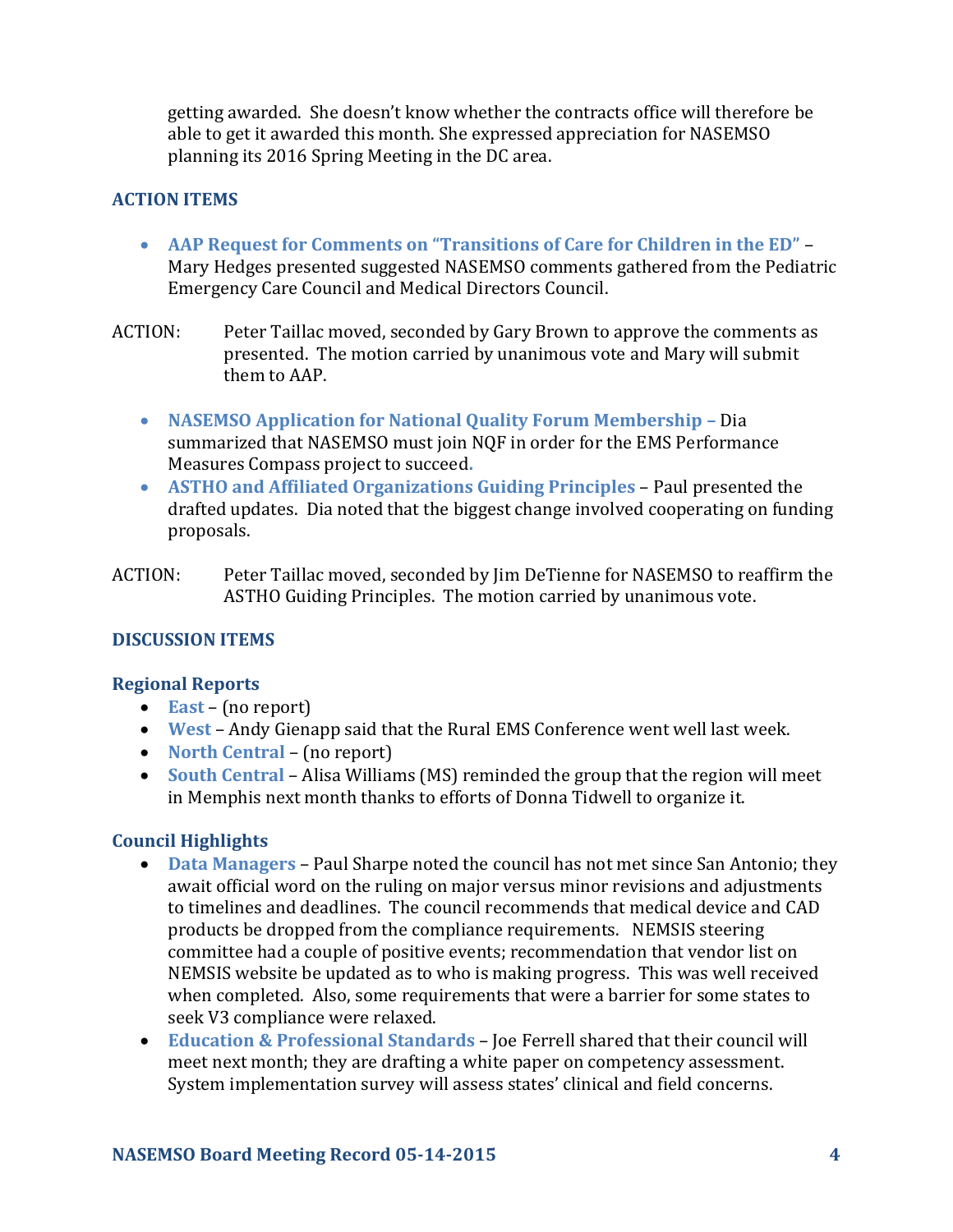- **Medical Directors** –Dr. Taillac shared they met last week, reviewed current projects including the draft statement relative to air medical FAA control. They also discussed new trauma performance measures and Dr. Lehrfeld stated that NASEMSO and ACS are not working together on them; Kathy Robinson clarified that only the JTC has dissolved but the groups continue to coordinate. Their council Secretary Dr. Chuck Cady (WI) has left his academic practice so will not be the state medical director for Wisconsin. Ken Williams said that they are putting together an orientation package for medical directors.
- **Pediatric Emergency Care** Katherine Hert shared that the council has recently secured new volunteer leadership including three new regional reps.
- **Trauma Managers** Carole Mays (MD) noted that they are planning calls to discuss a paper that was recently received on the importance of trauma center designation based on population and need. They are also producing a monograph on designations and trauma centers, to compare 2010 with current data.

# **Standing Committee Highlights**

- Air Medical Greg Brown reported that they are still working on model guidelines and now must ensure they don't conflict with any content from the recently released FAA documents. Preliminary discussion regarding CAAMTS developing a "medical only" cert indicated that CAAMTS is opposed to doing that.
- **Communications and Technology-** (no report)
- **Domestic Preparedness-** Leslee Stein-Spencer shared that they have submitted comments on EMAP, they are working on comments on Concepts of Operations for Ebola. They are prioritizing preparedness improvement strategies. Their next call occurs May 26, 2:00 pm ET and will include a report on the Philadelphia Amtrak train derailment.
- **Government Information** Kyle Thornton shared that a tentative agenda has .
- **HITS** Mary Hedges share that they meet again in June.
- **Rural EMS-** Tom Nehring reported that the Rural EMS Leadership Conference was a success and preliminary indications are that this should occur annually. He said that a representative from NAEMSP asked if they could join the JCREC in addition to NASEMSO, NOSORH, NRHA and National Rural Health Resource Center (TASC).
- ACTION: There was consensus that NASEMSO should renew its MOU with JCREC.
- ACTION: The decision on whether NAEMSP should be added to JCREC is tabled until next month.

#### **Ad Hoc Committee Reports**

- **Agency & Vehicle Licensure**  Dia said that the committee has finished drafting its survey instrument.
- **Mobile Integrated Health/Community Paramedicine Committee** (no report).